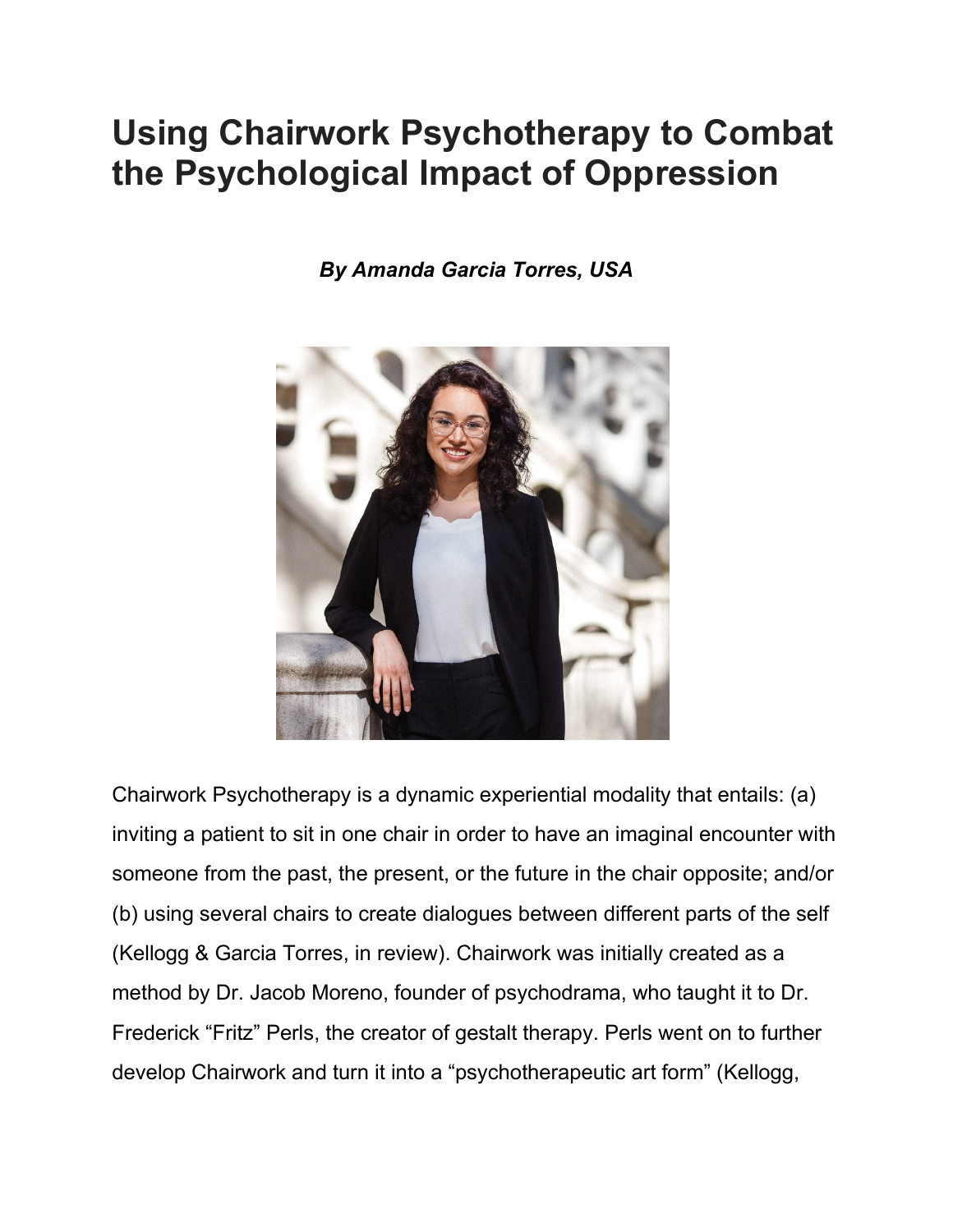2015, p. 9). Building on the work of a wide range of integrative therapists, (Goulding & Goulding, 1979; Greenberg & Clark, 1979; & Stone, 1989; Young & Klosko, 1993), it was advanced from a method into a freestanding psychotherapy modality with the transformational chairwork psychotherapy project (Kellogg, 2015).

## The Four Dialogues

The Four Dialogues of Chairwork are structures that hold all psychotherapeutic dialogue work, and they may be used independently or in combination. The four dialogues are Giving Voice, Telling the Story, Internal Dialogues, and Relationships and Encounters (Kellogg, 2019).

## Giving Voice

This dialogue structure, which draws on the insights of gestalt therapy (Perls, 1969) and voice dialogue (Stone & Stone, 1989) involves the expression and amplification of a feeling, a dialogue interview with a mode, or the claiming of personal authority and affirming personal decisions. The therapist does not seek to challenge or change the parts (Kellogg, 2019).

#### Telling the Story

This structure centers on encouraging patients to express difficult or traumatic narratives in order to reach emotional integration. This can be done in two ways. The first requires repetition; patients are asked to tell the story multiple times during a single session (Kellogg, 2019). The second involves the use of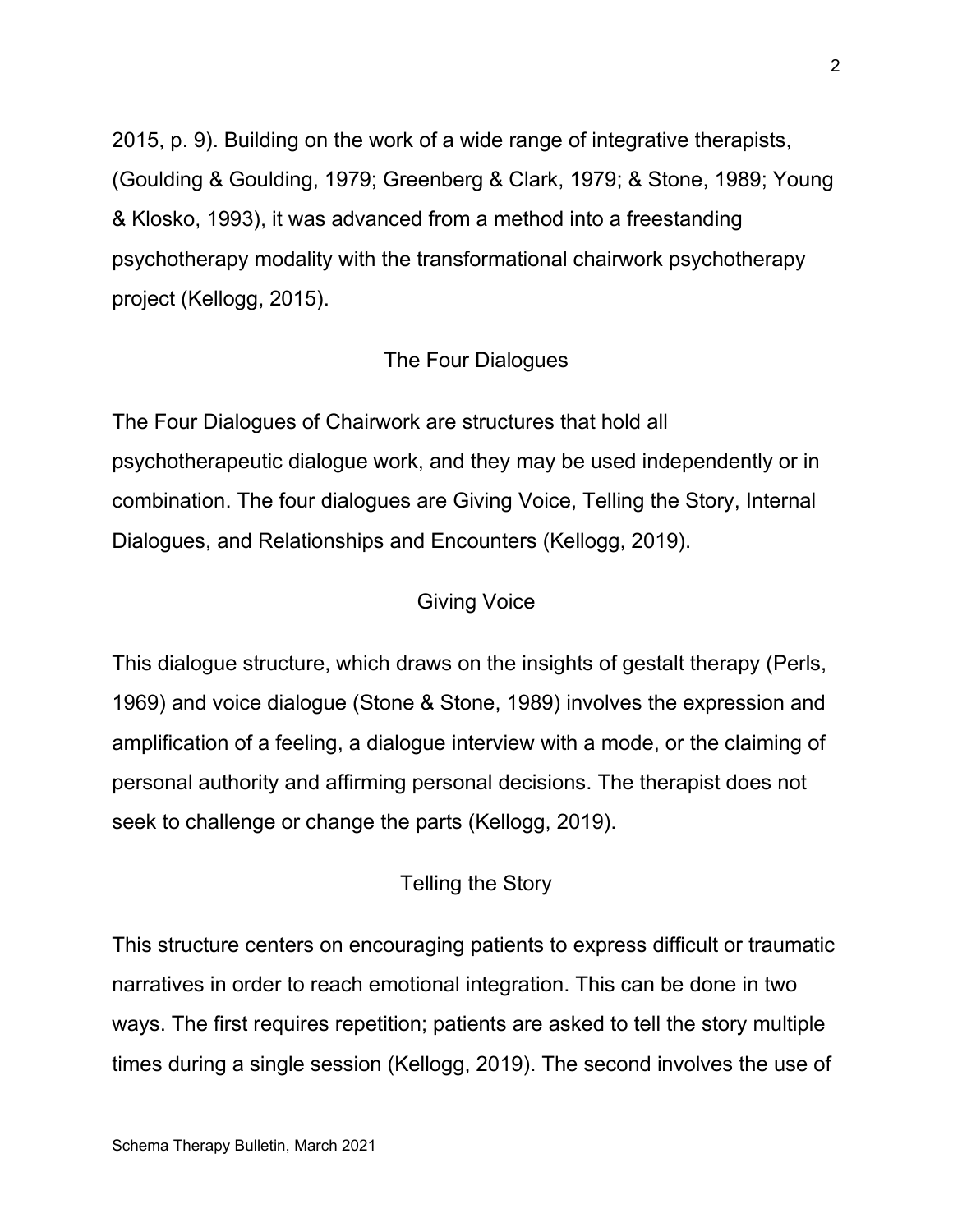imagery rescripting; the patient changes the narrative so there is a new and more empowering ending (Goulding & Goulding, 1979; Rafaeli, Bernstein, & Young, 2011).

# Internal Dialogues

This dialogue structure requires the engagement of various modes so they may interact in a dialogue. These parts may be suffering or may be focused on healing. The central goal is to strengthen the patient's inner healthy adult mode or inner leader. (Kellogg & Garcia Torres, in review).

## Relationships and Encounters

This structure looks at the patient's interpersonal world, and they engage with others from the past, present, or the future. Patients are encouraged to speak from the cycle of emotions, understood as expressions of love, fear, anger, and/or grief (Kellogg, 2019).

The overarching goal of Chairwork Psychotherapy is to build up and support the development of the inner leader or the healthy adult mode. This part holds the strengths of assertiveness, patience, wisdom, and courage and also facilitates respectful, meaningful, and effective action (Kellogg & Tatarsky, 2012). The inner leader may need help with tasks such as healing the pain of suffering parts, creating socially acceptable emotional expression, decreasing the harm of the inner critic mode and potentially rehabilitating it into an ally, and/or decreasing dependence on problematic coping modes (Kellogg & Tatarsky, 2012).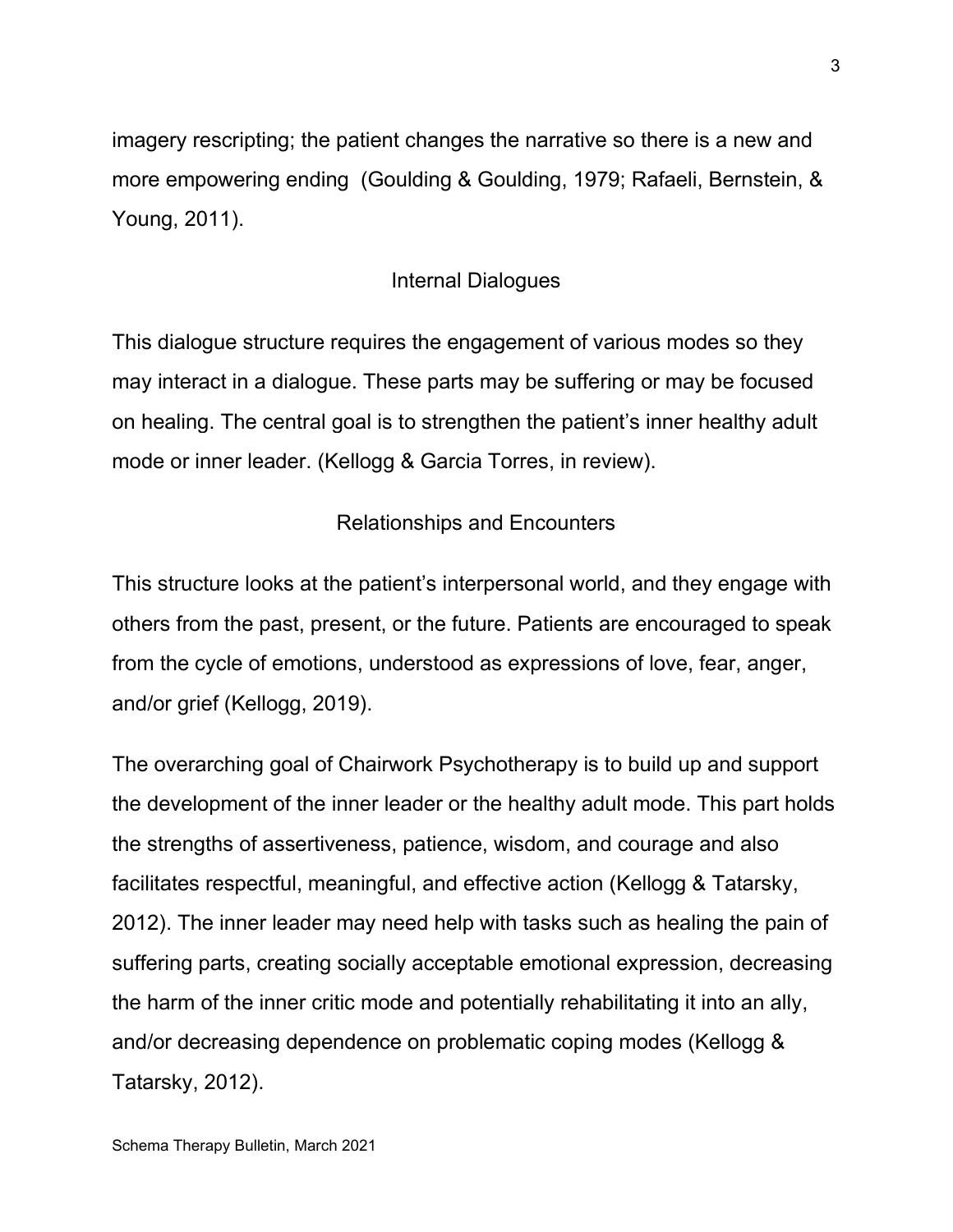Chairwork Psychotherapy is uniquely suited to addressing the impact of oppression-based traumatization. The ultimate goal of the work is to support patients so they might shift their internal balance away from harmful forces and towards their inner leader. The heart of trauma is the condition of helplessness or loss of self-ownership (Van der Kolk, 2014). Reducing inner helplessness via inner leader development may, to a degree, provide some emotional protection from future traumatization.

This work also allows patients to safely and directly engage with external and/or internalized oppressive powers, while also helping patients access internal energy to challenge and block these harmful forces. Patients may become more empowered, and can improve self-esteem, self-love, and selfcompassion. This is a therapeutic way of supporting movements of resistance and becoming active practitioners of Zimbardo's "psychology of liberation," where therapists might step up in their work to oppose the internal and external forces that prevent full realization of human potential (2011, p. 406).

## The Five Core Problems of Oppression

There are many ways that oppression-based trauma manifests within an individual, however, the impacts might be simplified into Five Core Problems: socially induced trauma, internalized oppression, identity conflict or confusion, connection to voice, and oppression-rooted coping.

Socially Induced Trauma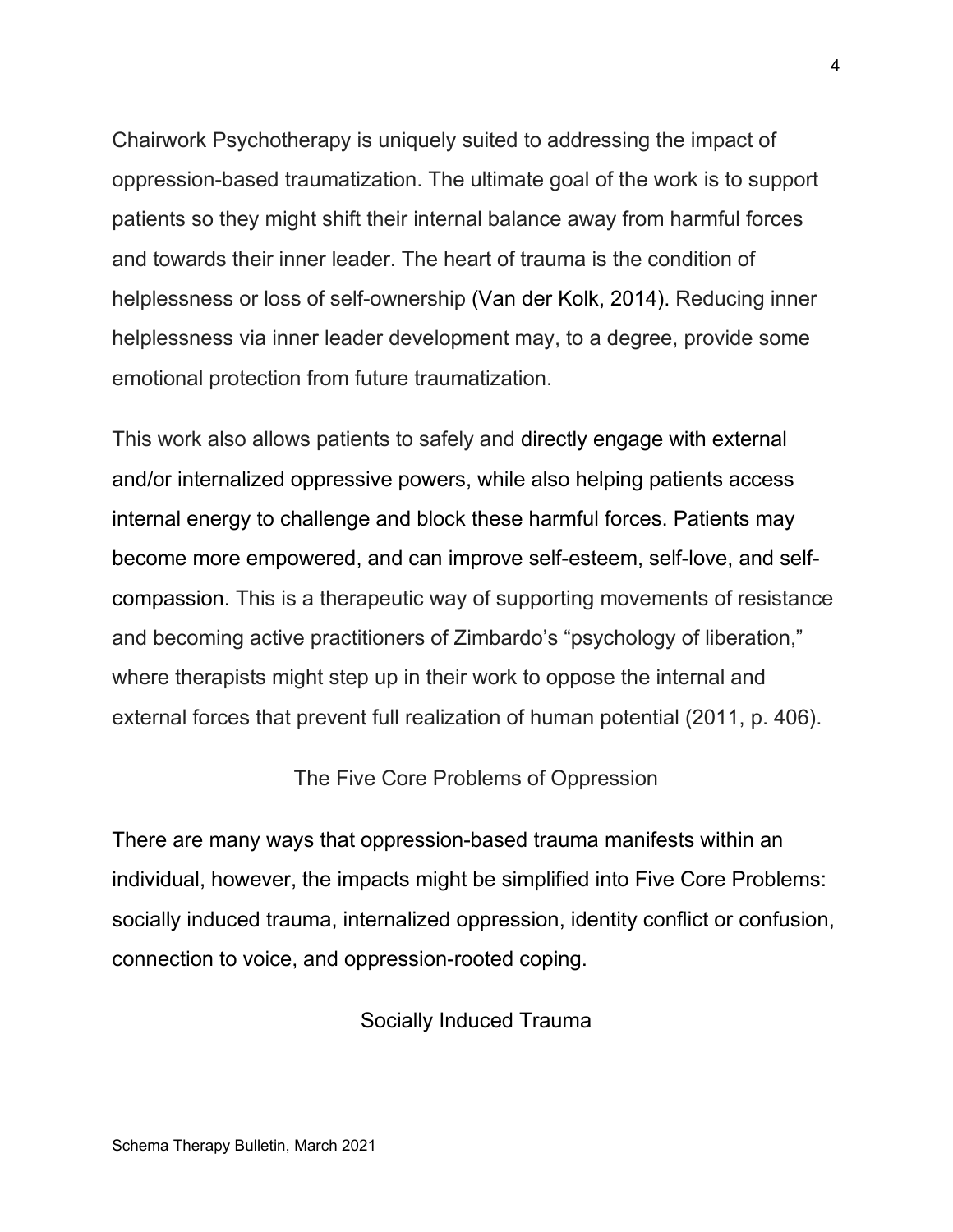When traumatization occurs due to identity-based mistreatment this may be considered socially induced trauma. Such psychological, emotional, or mental injury may happen in the context of a public or private situational event, within close or distant interpersonal encounters, and can involve any action ranging from intimidation to assault (Carter, 2007). Historical trauma and vicarious traumatization also fall under this category.

Such traumas can be addressed using the Telling the Story dialogue structure. For example, a Black man who experienced a hate crime in childhood may tell the story of his victimization many times in order to process and integrate the experience. Using a Relationships and Encounters dialogue, this patient can also confront the perpetrators and comfort and validate his child self.

#### Internalized Oppression

When "the oppressor is 'housed' within the people," a person's mind and heart can become sites for further subjugation (Freire, 1972; Garcia Torres, 2020). Individuals impacted by oppression are at-risk for internalizing negative messages and repeating and affirming this negativity to themselves and their own groups, a phenomenon called internalized oppression. This can manifest as many things such as colorism, internalized homophobia, internalized sexism, negative beliefs about intellectual capacity, or harsh judgment about behavior and appearance (hooks, 2003). Internalized oppression may also look like anxiety, self-hatred, or a very harsh inner critic mode (Kellogg, 2015). Loneliness and isolation may arise from feelings of internalized undesirability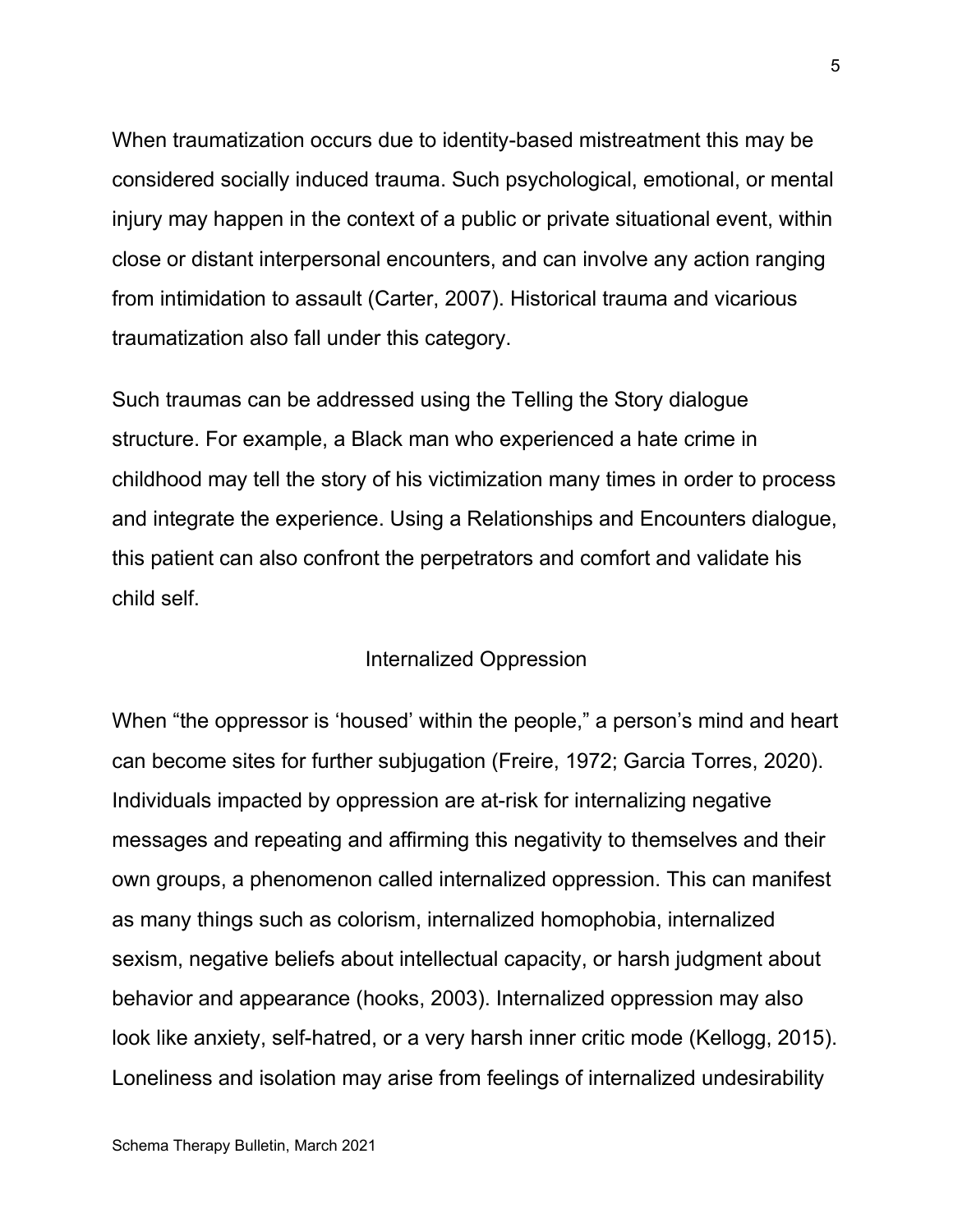or inferiority, especially if one is considered to belong to an "outgroup" (Carter, 2007; Estrada, 2009; Young & Klosko, 1993).

These difficulties can be addressed with the Internal Dialogues or Giving Voice dialogue structures. Using Internal Dialogues, a female patient can challenge an inner critic's patriarchal value system. Alternatively, a patient struggling with shame about their skin color and appearance may channel the ashamed part and then give voice to a part that holds self-love and appreciation. In a Giving Voice stance, a queer young adult may voice his anxieties about potential social rejection.

## Identity Conflict

Identity conflict or confusion can occur when an individual is multiracial, multicultural, or holds any historically-oppressed identity that is unaccepted by the surrounding predominant culture. This can result in internal disconnection to, or an overidentification with one or more identities. Oftentimes, internal identities are connected to such differing degrees of privilege or oppression that this also contributes to internal conflict, confusion, and identity imbalance (Crenshaw, 1989).

There is a "destructive and fragmenting" impact of "denying other parts of self" when choosing one part or mode to present to society (Lorde, 1984, p. 113). While some repression may be necessary for personal survival, the loss of the strengths and knowledge of these parts contributes to individual suffering and increases comorbidity of various health issues (Brave Heart, Chase, Elkins, & Altschul, 2011). Through a Giving Voice dialogue, a patient can channel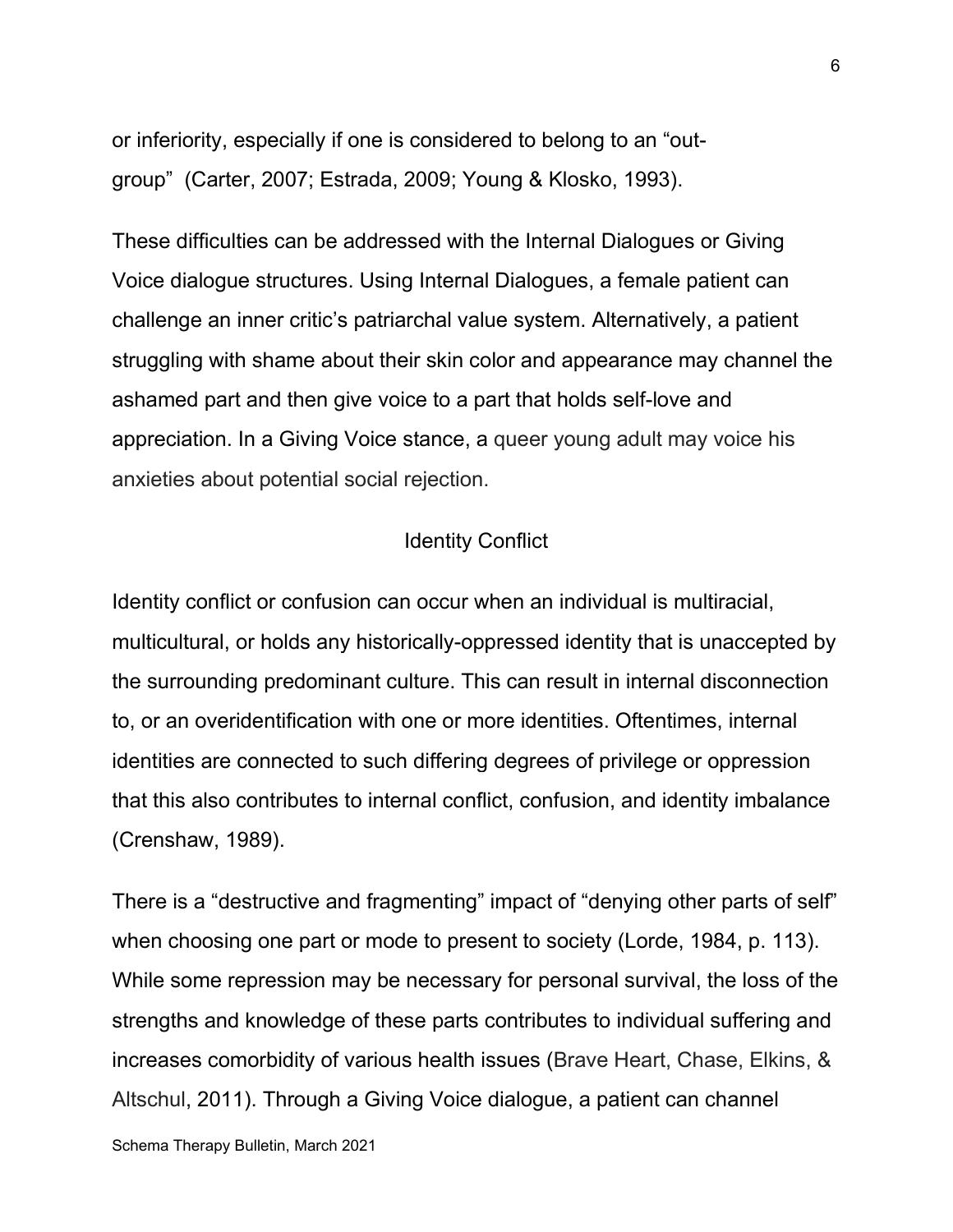repressed parts of themself, reestablish a connection, or work towards balance.

# Connection to Voice

Individuals living in oppressive systems must constantly assess for safety when deciding to speak or be silent as the risks of retribution, rejection, or vulnerability to exploitation or other harm are a constant presence. This can impact connection to voice, and patterns of submissiveness or verbal aggression may develop.

Using a Relationships and Encounters approach, a patient can practice assertiveness and create a healthier connection to voice. The further development of the inner leader via the Giving Voice dialogue practice is also useful, as this part holds the strengths of strategy, courage, and wisdom needed for successful conflict management. For example, an Asian man experiencing workplace harassment may use assertiveness to advocate for his right to a safe and fair work environment. In another case, a young woman experiencing street harassment may go to a nearby corner store to call for help instead of directly confronting aggressors.

#### Oppression-rooted coping

Just as with any other form of trauma, oppression can also lead to the development of difficult symptoms and harmful coping patterns. Oppressionrooted coping can be understood as maladaptive coping behaviors enacted by suffering modes directly linked to the experience of historical or present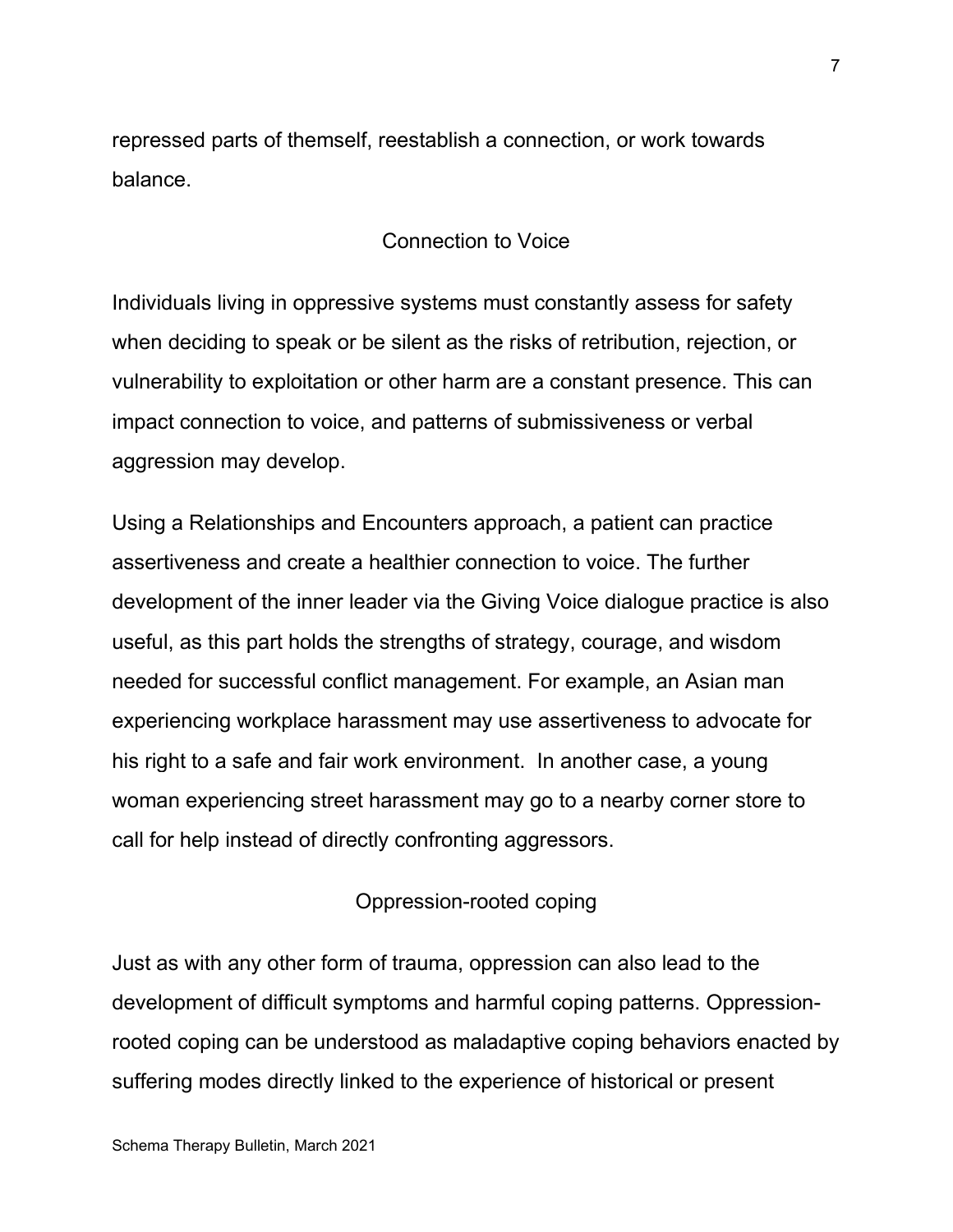oppression. These modes may attempt to alleviate suffering through selfsoothing, pleasure-seeking, numbing, or behaviors aimed at reclaiming dignity via projections of success and well-being (hooks, 2003). These behaviors are also often encouraged and enabled by institutional power structures with things such as restricted access to health care, targeted marketing of alcohol and cigarettes, repression of community cultures, and capitalist value systems (Estrada, 2009). Oppression-rooted coping is an understandable consequence of oppression-based traumatization and loss.

Using a Giving Voice dialogue structure, a patient can channel a part involved with substance use so that this part might share its motivations and emotional anguish. This gained understanding can help the patient care for this suffering part which creates the potential to decrease dependence on harmful coping behaviors.

#### Addressing the Core Problems of Oppression in Clinical Practice

A Mexican American patient, Ana, experienced socially induced trauma when she was verbally harassed at a coffee shop by a man who shouted racial slurs and told her she did not belong in the United States. Working within the Relationships and Encounters approach, Ana sat in one chair and imagined the perpetrator in the chair opposite. The patient then expressed her feelings of anger and said: "How dare you hurt me! You coward!" As the patient continued to speak, she began to express sorrow: "The world isn't safe for people like me." Ana's energy shifted toward courage, and she stated, "This is my city, too. I won't disappear." She was then encouraged to switch into a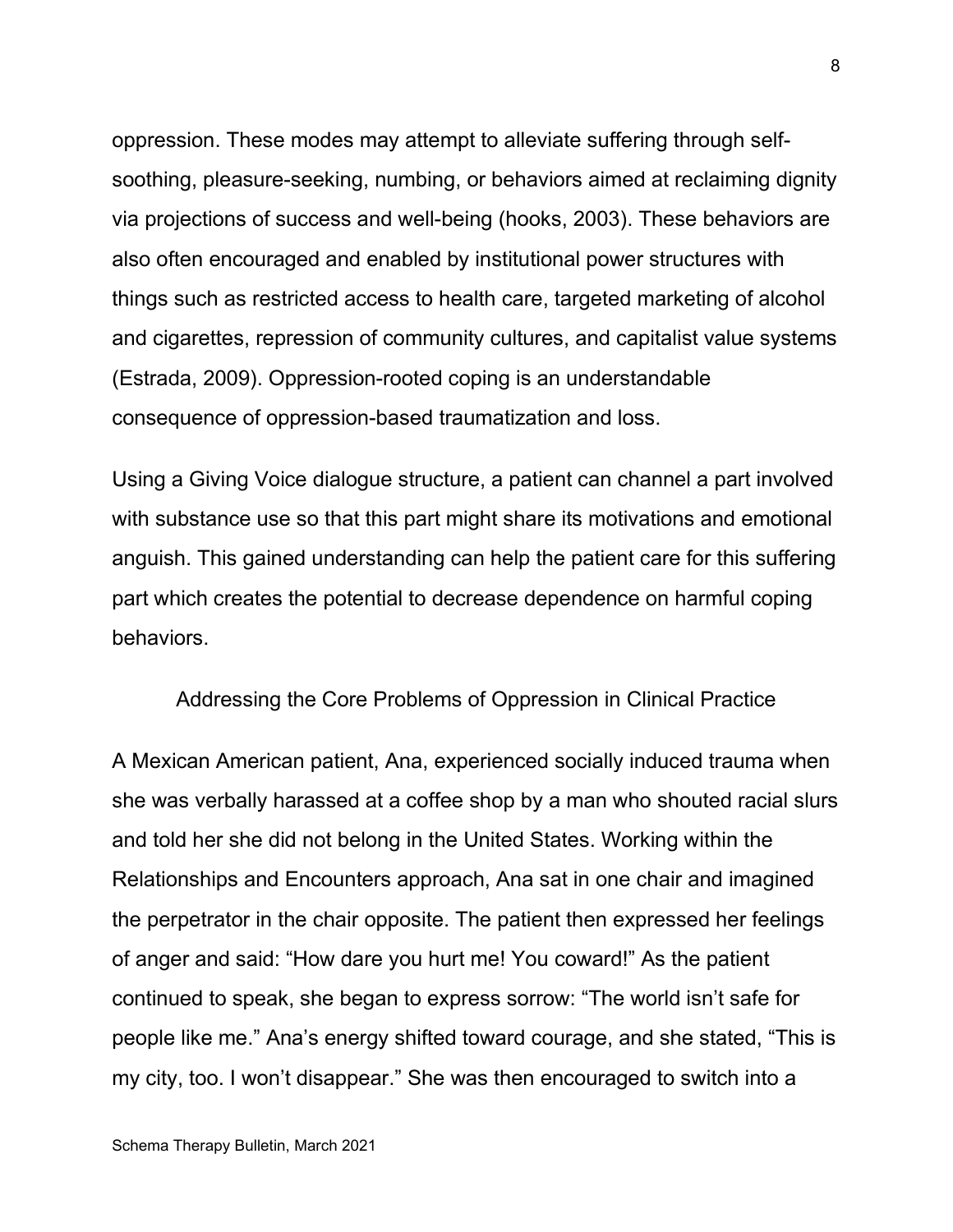Giving Voice/Existential Intentionality stance where she claimed her authority by saying, "I have a right to take up space in the world. I am proud of who I am." Afterwards, the patient reported a dramatic reduction in distress, and an increase in self-esteem and courage. Ana also kept visiting the coffee shop (Garcia Torres, 2020).

A young man was struggling with identity conflict. The patient, James, was a half-Cambodian, half-white adult who experienced social judgment and inner conflict regarding his identities. Using two chairs and the Giving Voice approach, James sat in one chair and channeled "Cambodian James." As this self, he expressed feelings of isolation and rejection: "James doesn't understand me. People ignore me. I'm never enough." This part also shared a wish for a closer connection to the patient. James shifted to the second chair and channeled "White James." He shared feelings of sadness, saying "James doesn't like me and he wishes I would disappear." He also tapped into guilt: "I don't mean to stand out so much." After working with these identities via Chairwork, James shared a reduction in his internal conflict and an increase in courage to claim his biracial experience. He also reported improved acceptance towards his white identity and increased motivation to embrace his Cambodian culture.

#### Conclusion

As Lorde (1984) says, people must work to push away "[...] that thin persistent voice that says our efforts are useless […]" (p.137). People cannot effectively work towards justice and wellness when traumatized and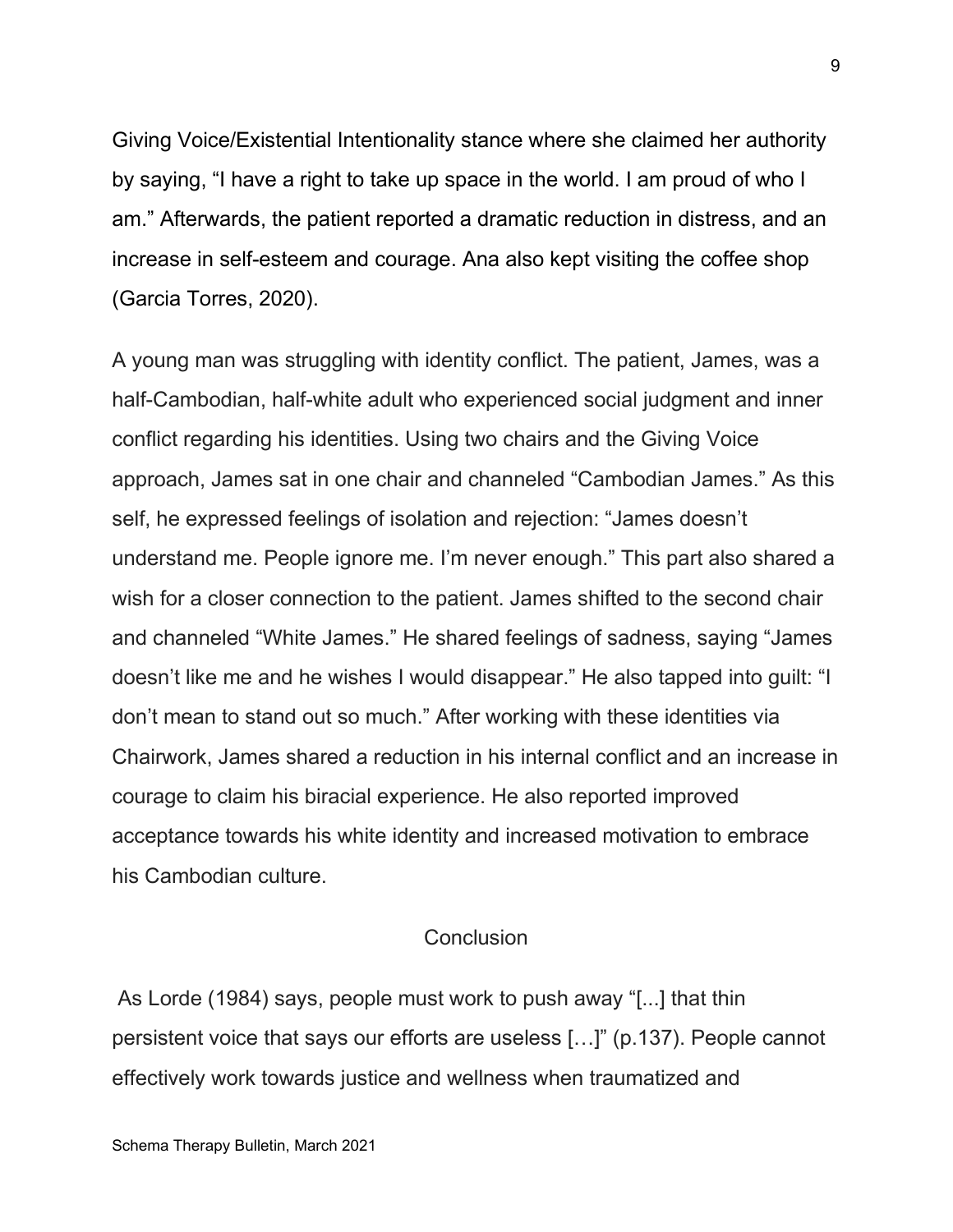exhausted. While psychoeducation about oppression is important, it is not enough to merely teach patients the clinical language to name it. We must also address psychological despair in order to support lasting change (Lorde, 1984).

Hooks (2003) stated that it is possible to "maintain healthy self-esteem" despite the presence of oppression (p.54). By using Chairwork Psychotherapy, it is entirely feasible to hold harmful forces accountable and get distance from them, while also improving self-esteem through reclaiming power, agency, and identity. This is a matter of survival. It is also an act of love.

## References

Brave Heart, M. Y., Chase, J., Elkins, J., & Altschul, D. B. (2011). Historical Trauma Among Indigenous Peoples of the Americas: Concepts, research, and clinical considerations. Journal of Psychoactive Drugs, 43(4), 282- 290. <https://doi.org/10.1080/02791072.2011.628913>

Carter, R. T. (2007). Racism and Psychological and Emotional Injury: Recognizing and Assessing Race-Based Traumatic Stress. The Counseling Psychologist, 35(1), 13-105. <https://doi.org/10.1177/0011000006292033>

Crenshaw, K. (1989). Demarginalizing the Intersection of Race and Sex: A Black Feminist Critique of Antidiscrimination Doctrine, Feminist Theory and